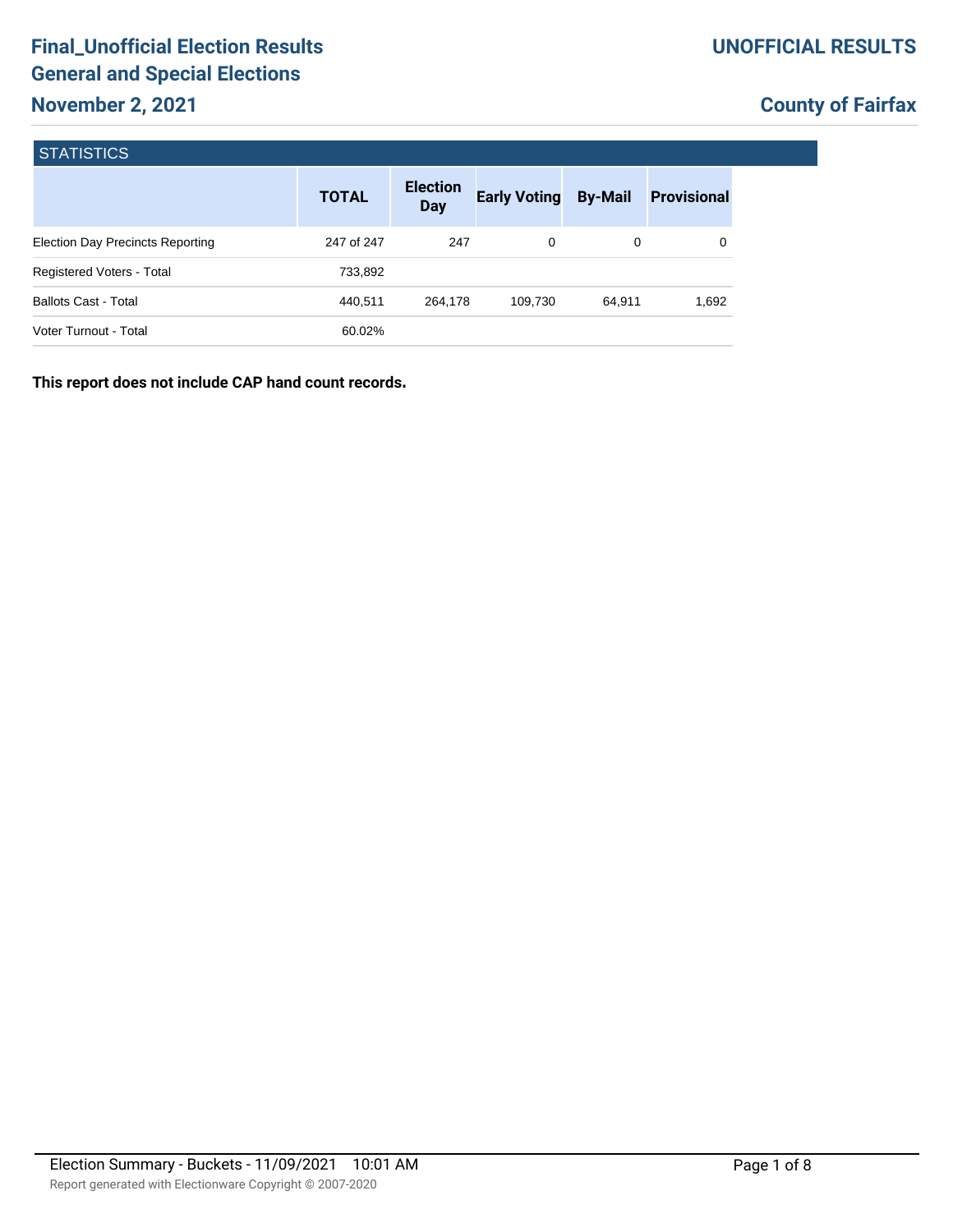#### **Governor**

Vote For 1

|                            | <b>TOTAL</b> | <b>Election</b><br>Day | <b>Early Voting</b> | <b>By-Mail</b> | <b>Provisional</b> |
|----------------------------|--------------|------------------------|---------------------|----------------|--------------------|
| R Glenn A. Youngkin - R    | 151,838      | 104.954                | 35,203              | 11,250         | 431                |
| Terry R. McAuliffe - D     | 285,176      | 156,887                | 74.053              | 53,004         | 1,232              |
| Princess L. Blanding - LP  | 2,325        | 1,505                  | 285                 | 517            | 18                 |
| <b>Write-In Totals</b>     | 492          | 351                    | 68                  | 69             | 4                  |
| <b>Total Votes Cast</b>    | 439,831      | 263.697                | 109,609             | 64,840         | 1,685              |
| <b>Precincts Reporting</b> | 247 of 247   |                        |                     |                |                    |

## **Lieutenant Governor**

Vote For 1

|                            | <b>TOTAL</b> | <b>Election</b><br><b>Day</b> | <b>Early Voting</b> | <b>By-Mail</b> | <b>Provisional</b> |
|----------------------------|--------------|-------------------------------|---------------------|----------------|--------------------|
| Winsome E. Sears - R       | 150.678      | 103.684                       | 34.966              | 11.603         | 425                |
| Hala S. Ayala - D          | 285,373      | 157.566                       | 73.732              | 52,831         | 1,244              |
| Write-In Totals            | 692          | 474                           | 105                 | 111            | 2                  |
| <b>Total Votes Cast</b>    | 436,743      | 261.724                       | 108,803             | 64,545         | 1,671              |
| <b>Precincts Reporting</b> | 247 of 247   |                               |                     |                |                    |

# **Attorney General**

|                            | <b>TOTAL</b> | <b>Election</b><br>Day | <b>Early Voting</b> | <b>By-Mail</b> | <b>Provisional</b> |
|----------------------------|--------------|------------------------|---------------------|----------------|--------------------|
| Jason S. Miyares - R       | 149.138      | 102.552                | 34.875              | 11.297         | 414                |
| Mark R. Herring - D        | 286,550      | 158.275                | 73.906              | 53.128         | 1,241              |
| <b>Write-In Totals</b>     | 524          | 380                    | 58                  | 81             | 5                  |
| <b>Total Votes Cast</b>    | 436,212      | 261,207                | 108,839             | 64,506         | 1,660              |
| <b>Precincts Reporting</b> | 247 of 247   |                        |                     |                |                    |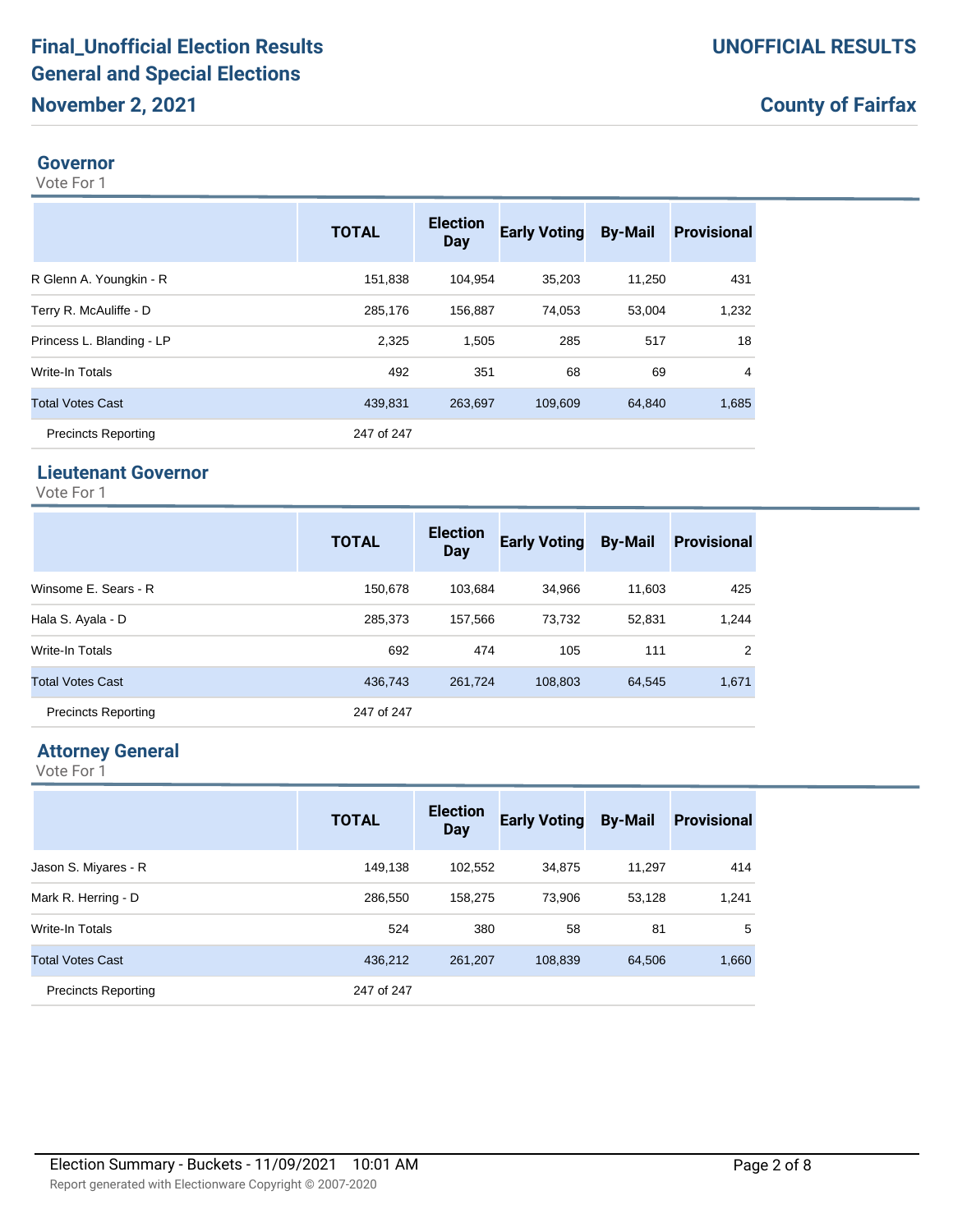#### **Member HOD 34th District**

Vote For 1

|                            | <b>TOTAL</b> | <b>Election</b><br><b>Day</b> | <b>Early Voting</b> | <b>By-Mail</b> | <b>Provisional</b> |
|----------------------------|--------------|-------------------------------|---------------------|----------------|--------------------|
| Gary G. Pan - R            | 12,157       | 7.304                         | 3.668               | 1.149          | 36                 |
| Kathleen J. Murphy - D     | 15,937       | 7,422                         | 5,161               | 3,290          | 64                 |
| <b>Write-In Totals</b>     | 30           | 23                            | 2                   | 5              | $\Omega$           |
| <b>Total Votes Cast</b>    | 28.124       | 14.749                        | 8,831               | 4,444          | 100                |
| <b>Precincts Reporting</b> | 15 of 15     |                               |                     |                |                    |

#### **Member HOD 35th District**

Vote For 1

|                            | <b>TOTAL</b> | <b>Election</b><br><b>Day</b> | <b>Early Voting</b> | <b>By-Mail</b> | <b>Provisional</b> |
|----------------------------|--------------|-------------------------------|---------------------|----------------|--------------------|
| Kevin E. McGrath - R       | 10,957       | 7,421                         | 2,629               | 864            | 43                 |
| Mark L. Keam - D           | 24.106       | 12,363                        | 6,634               | 5,016          | 93                 |
| <b>Write-In Totals</b>     | 50           | 34                            | 11                  | 5              | $\mathbf 0$        |
| <b>Total Votes Cast</b>    | 35,113       | 19,818                        | 9,274               | 5,885          | 136                |
| <b>Precincts Reporting</b> | 19 of 19     |                               |                     |                |                    |

## **Member HOD 36th District**

|                            | <b>TOTAL</b> | <b>Election</b><br><b>Day</b> | <b>Early Voting</b> | <b>By-Mail</b> | <b>Provisional</b> |
|----------------------------|--------------|-------------------------------|---------------------|----------------|--------------------|
| Matthew J. Lang - R        | 10,263       | 6,781                         | 2,646               | 809            | 27                 |
| Kenneth R. "Ken" Plum - D  | 26,076       | 13,308                        | 7,639               | 5,018          | 111                |
| <b>Write-In Totals</b>     | 68           | 47                            | 17                  | 4              | 0                  |
| <b>Total Votes Cast</b>    | 36,407       | 20,136                        | 10,302              | 5,831          | 138                |
| <b>Precincts Reporting</b> | 17 of 17     |                               |                     |                |                    |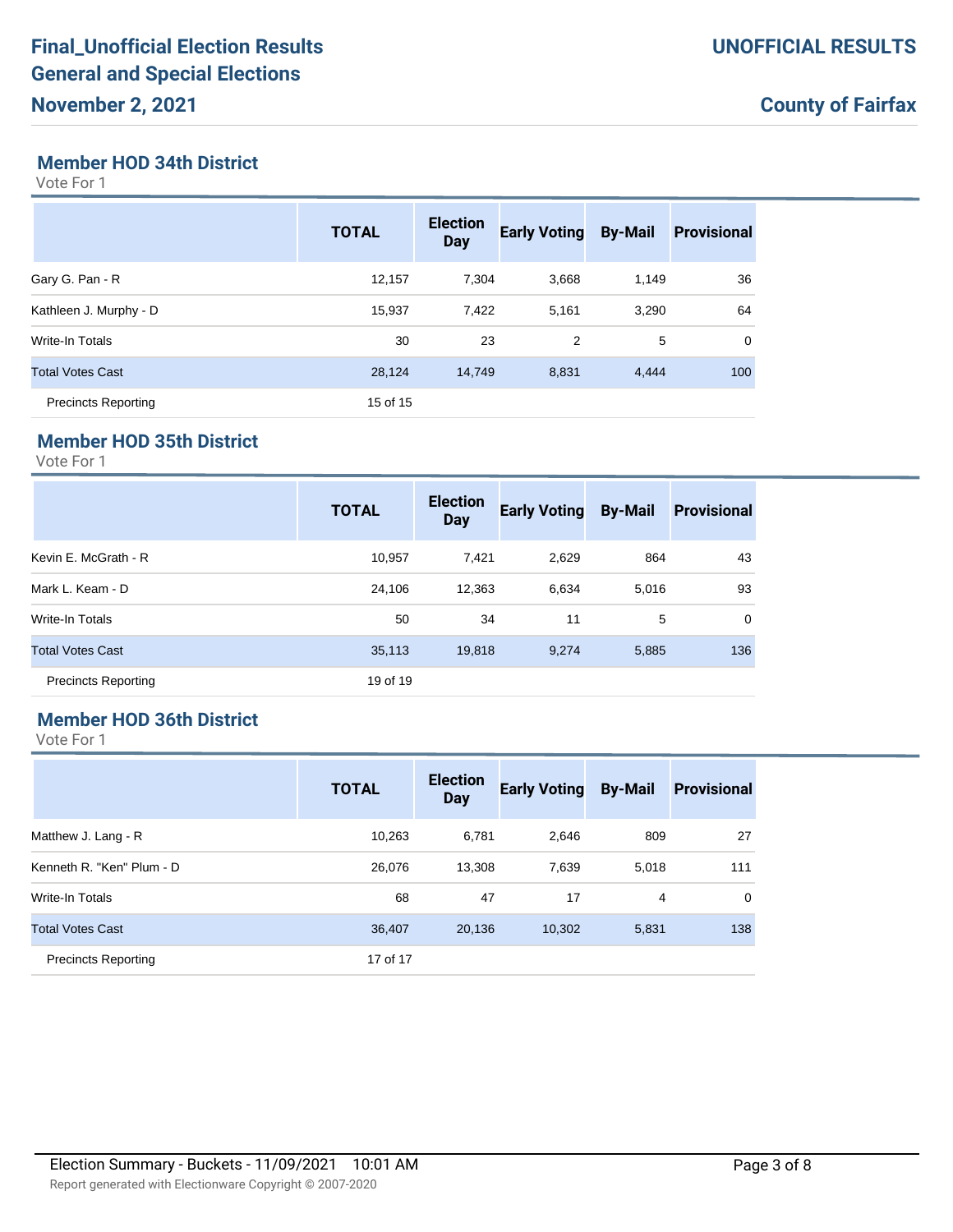### **Member HOD 37th District**

Vote For 1

|                            | <b>TOTAL</b> | <b>Election</b><br><b>Day</b> | <b>Early Voting</b> | <b>By-Mail</b> | <b>Provisional</b> |
|----------------------------|--------------|-------------------------------|---------------------|----------------|--------------------|
| Kenny W. Meteiver - R      | 5,974        | 3,976                         | 1,499               | 477            | 22                 |
| David L. Bulova - D        | 12,022       | 6,698                         | 3,114               | 2,143          | 67                 |
| Write-In Totals            | 35           | 22                            | 11                  | 2              | $\mathbf 0$        |
| <b>Total Votes Cast</b>    | 18,031       | 10,696                        | 4,624               | 2,622          | 89                 |
| <b>Precincts Reporting</b> | 10 of 10     |                               |                     |                |                    |

#### **Member HOD 38th District**

Vote For 1

|                            | <b>TOTAL</b> | <b>Election</b><br><b>Day</b> | <b>Early Voting</b> | <b>By-Mail</b> | <b>Provisional</b> |
|----------------------------|--------------|-------------------------------|---------------------|----------------|--------------------|
| Tom L. Pafford - R         | 7,531        | 5.345                         | 1,595               | 567            | 24                 |
| L. Kaye Kory - D           | 16,771       | 9,486                         | 4,235               | 2,979          | 71                 |
| Write-In Totals            | 80           | 51                            | 18                  | 11             | $\mathbf 0$        |
| <b>Total Votes Cast</b>    | 24,382       | 14,882                        | 5,848               | 3,557          | 95                 |
| <b>Precincts Reporting</b> | 19 of 19     |                               |                     |                |                    |

### **Member HOD 39th District**

|                            | <b>TOTAL</b> | <b>Election</b><br><b>Day</b> | <b>Early Voting</b> | <b>By-Mail</b> | <b>Provisional</b> |
|----------------------------|--------------|-------------------------------|---------------------|----------------|--------------------|
| Maureen T. Brody - R       | 10,366       | 8,017                         | 1,572               | 746            | 31                 |
| Vivian E. Watts - D        | 20.643       | 13,293                        | 3,579               | 3,667          | 104                |
| <b>Write-In Totals</b>     | 70           | 54                            | 4                   | 11             |                    |
| <b>Total Votes Cast</b>    | 31,079       | 21,364                        | 5,155               | 4,424          | 136                |
| <b>Precincts Reporting</b> | 21 of 21     |                               |                     |                |                    |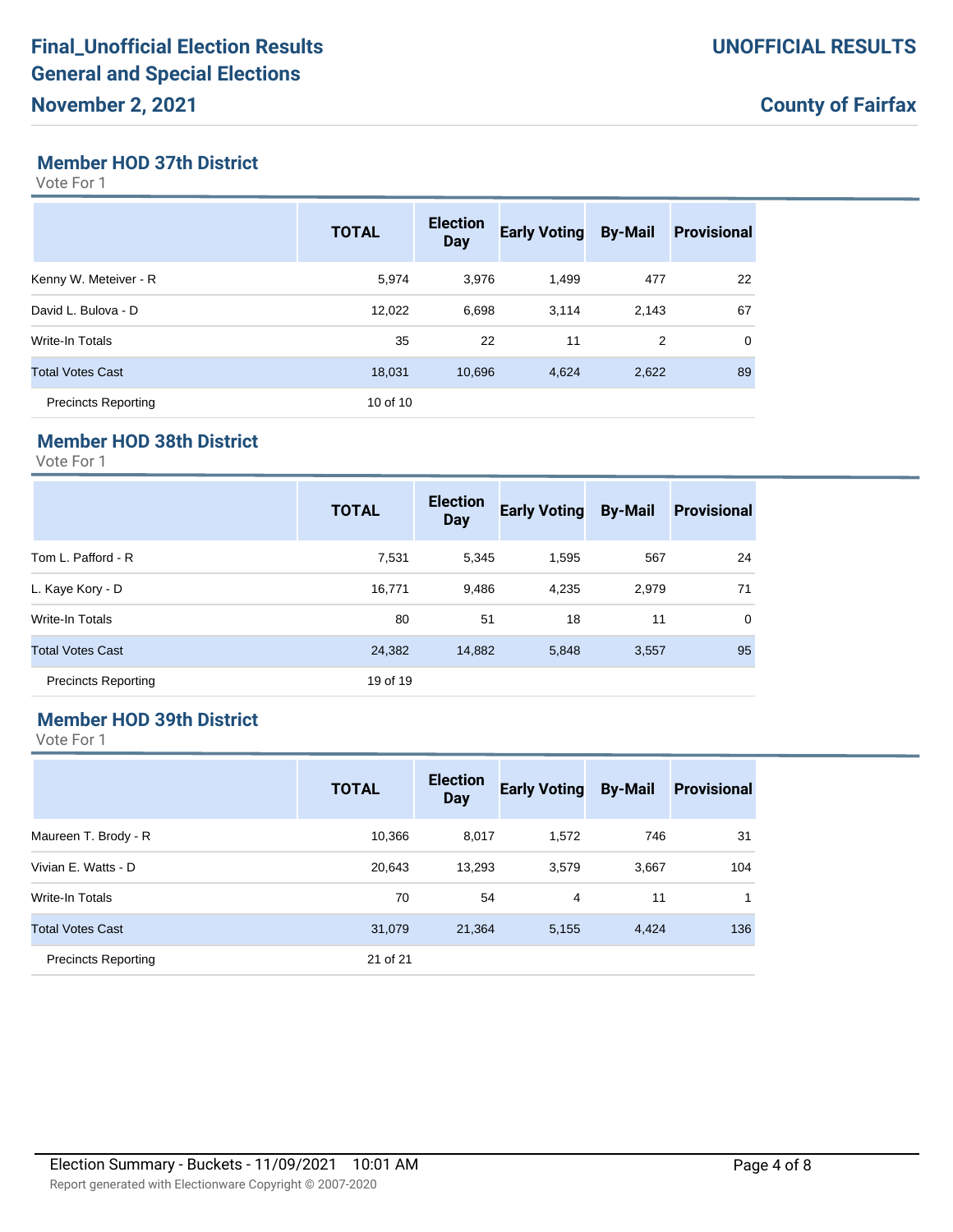#### **Member HOD 40th District**

Vote For 1

|                            | <b>TOTAL</b> | <b>Election</b><br><b>Day</b> | <b>Early Voting</b> | <b>By-Mail</b> | <b>Provisional</b> |
|----------------------------|--------------|-------------------------------|---------------------|----------------|--------------------|
| Harold Y. Pyon - R         | 13,102       | 8.704                         | 3,337               | 1,031          | 30                 |
| Dan I. Helmer - D          | 16,310       | 9,118                         | 4,410               | 2,715          | 67                 |
| Write-In Totals            | 27           | 16                            | 8                   | 3              | 0                  |
| <b>Total Votes Cast</b>    | 29,439       | 17,838                        | 7,755               | 3,749          | 97                 |
| <b>Precincts Reporting</b> | 16 of 16     |                               |                     |                |                    |

#### **Member HOD 41st District**

Vote For 1

|                            | <b>TOTAL</b> | <b>Election</b><br>Day | <b>Early Voting</b> | <b>By-Mail</b> | <b>Provisional</b> |
|----------------------------|--------------|------------------------|---------------------|----------------|--------------------|
| John M. Wolfe - R          | 12,323       | 8,800                  | 2,605               | 879            | 39                 |
| Eileen Filler-Corn - D     | 23,102       | 13,384                 | 5,300               | 4,315          | 103                |
| <b>Write-In Totals</b>     | 70           | 43                     | 12                  | 15             | $\mathbf 0$        |
| <b>Total Votes Cast</b>    | 35,495       | 22,227                 | 7,917               | 5,209          | 142                |
| <b>Precincts Reporting</b> | 18 of 18     |                        |                     |                |                    |

### **Member HOD 42nd District**

|                            | <b>TOTAL</b> | <b>Election</b><br><b>Day</b> | <b>Early Voting</b> | <b>By-Mail</b> | <b>Provisional</b> |
|----------------------------|--------------|-------------------------------|---------------------|----------------|--------------------|
| Edward F. McGovern - R     | 14.164       | 10,045                        | 3,134               | 949            | 36                 |
| Kathy K. "KL" Tran - D     | 21,311       | 12,865                        | 4,590               | 3,772          | 84                 |
| <b>Write-In Totals</b>     | 56           | 46                            | 5                   | 4              |                    |
| <b>Total Votes Cast</b>    | 35,531       | 22,956                        | 7,729               | 4,725          | 121                |
| <b>Precincts Reporting</b> | 18 of 18     |                               |                     |                |                    |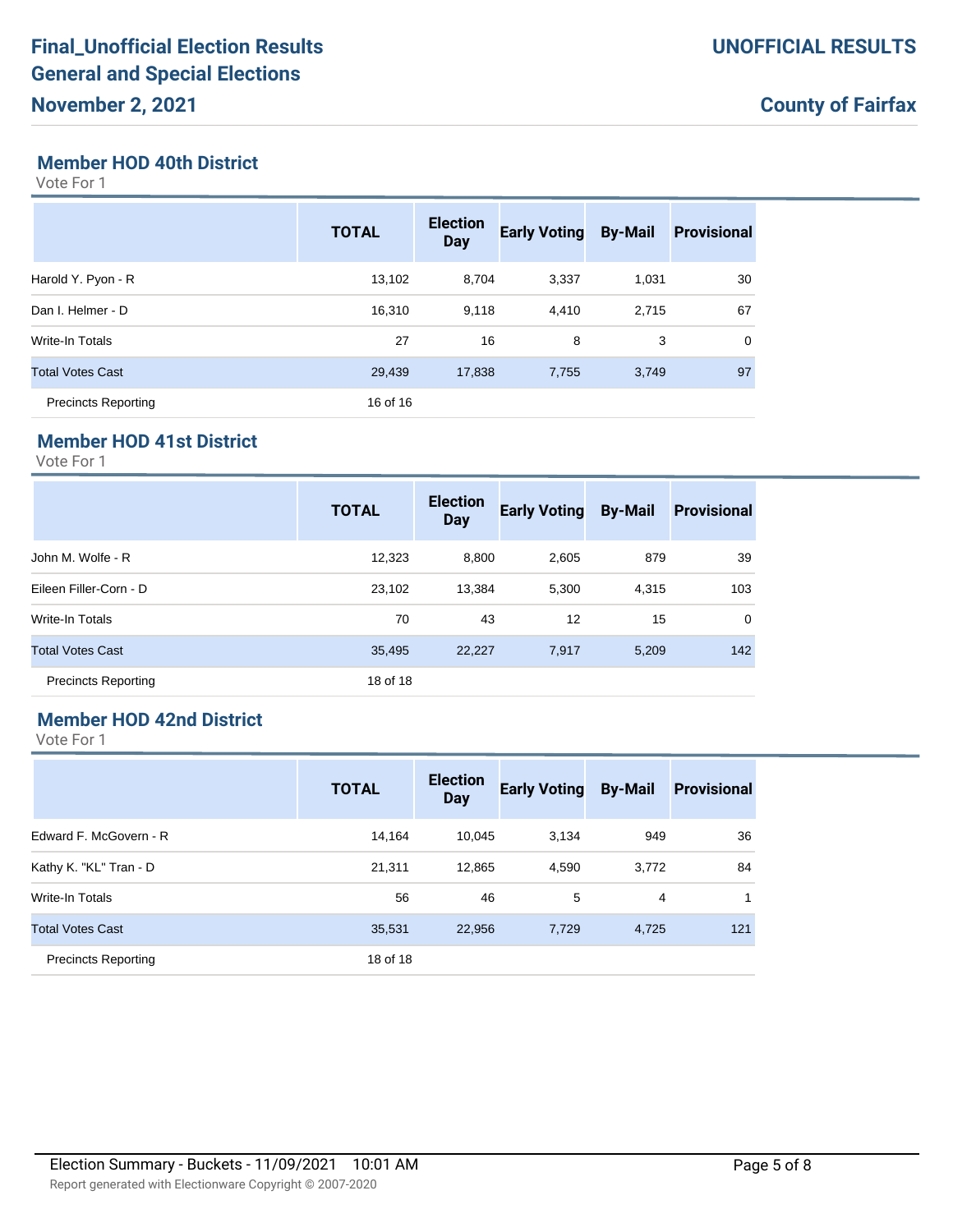#### **Member HOD 43rd District**

Vote For 1

|                            | <b>TOTAL</b> | <b>Election</b><br><b>Day</b> | <b>Early Voting</b> | <b>By-Mail</b> | <b>Provisional</b> |
|----------------------------|--------------|-------------------------------|---------------------|----------------|--------------------|
| Brenton H. Hammond - R     | 9,489        | 6,756                         | 1,823               | 872            | 38                 |
| Mark D. Sickles - D        | 22,367       | 13,038                        | 4,817               | 4,435          | 77                 |
| Write-In Totals            | 40           | 30                            | 6                   | 4              | $\mathbf 0$        |
| <b>Total Votes Cast</b>    | 31,896       | 19,824                        | 6,646               | 5,311          | 115                |
| <b>Precincts Reporting</b> | 18 of 18     |                               |                     |                |                    |

#### **Member HOD 44th District**

Vote For 1

|                            | <b>TOTAL</b> | <b>Election</b><br><b>Day</b> | <b>Early Voting</b> | <b>By-Mail</b> | <b>Provisional</b> |
|----------------------------|--------------|-------------------------------|---------------------|----------------|--------------------|
| Richard T. Hayden - R      | 8,642        | 5,620                         | 2,419               | 589            | 14                 |
| Paul E. Krizek - D         | 18,201       | 9,557                         | 5,665               | 2,895          | 84                 |
| <b>Write-In Totals</b>     | 37           | 23                            | 6                   | 8              | $\mathbf 0$        |
| <b>Total Votes Cast</b>    | 26,880       | 15,200                        | 8,090               | 3,492          | 98                 |
| <b>Precincts Reporting</b> | 17 of 17     |                               |                     |                |                    |

### **Member HOD 45th District**

|                                 | <b>TOTAL</b> | <b>Election</b><br><b>Day</b> | <b>Early Voting</b> | <b>By-Mail</b> | <b>Provisional</b> |
|---------------------------------|--------------|-------------------------------|---------------------|----------------|--------------------|
| Justin D. "J.D." Maddox - R     | 827          | 587                           | 193                 | 45             | 2                  |
| Elizabeth B. Bennett-Parker - D | 1,942        | 1.080                         | 505                 | 347            | 10                 |
| Write-In Totals                 | 8            | 6                             | 1                   | 1              | $\Omega$           |
| <b>Total Votes Cast</b>         | 2,777        | 1,673                         | 699                 | 393            | 12                 |
| <b>Precincts Reporting</b>      | 2 of 2       |                               |                     |                |                    |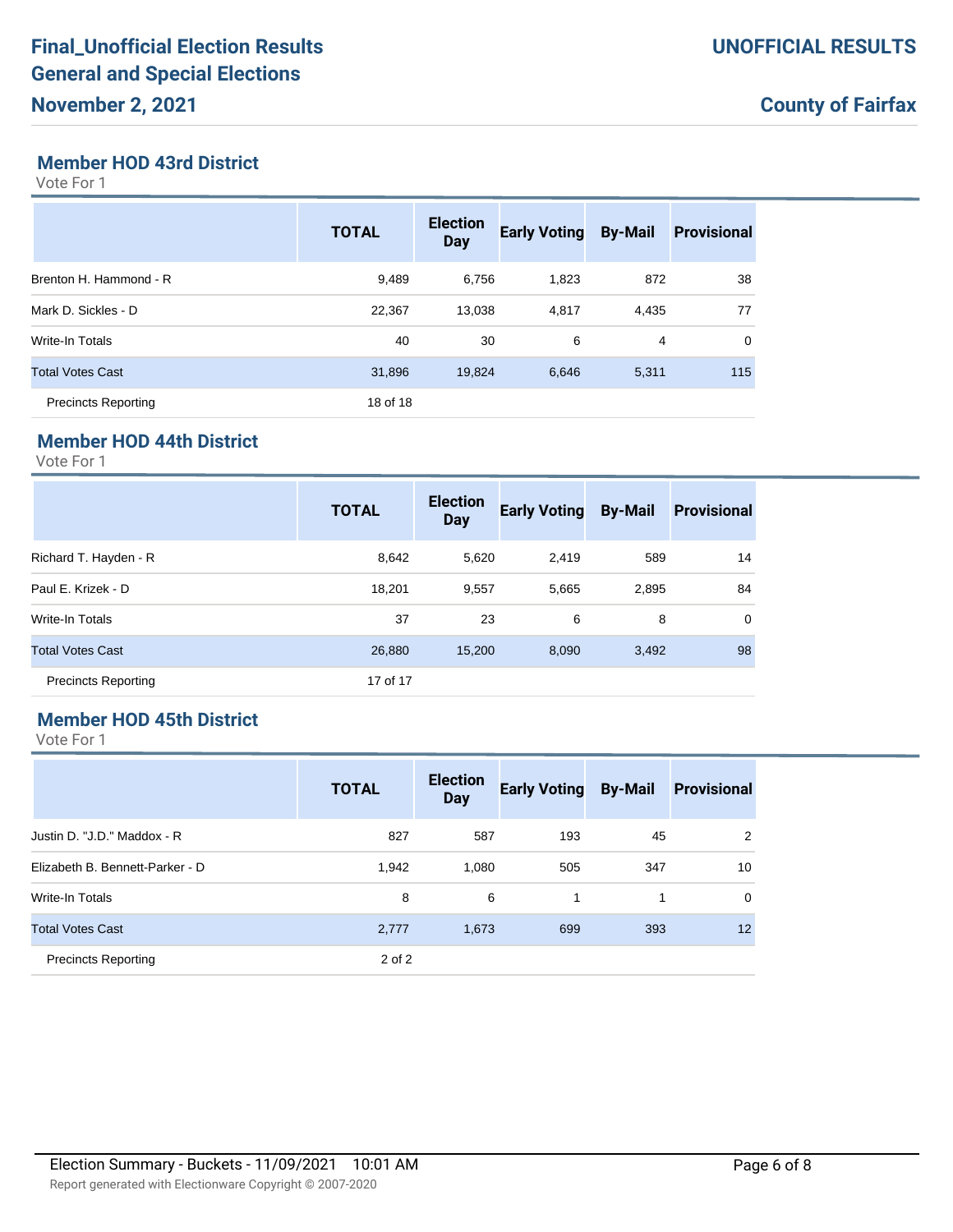## **Member HOD 48th District**

Vote For 1

|                                    | <b>TOTAL</b> | <b>Election</b><br><b>Day</b> | <b>Early Voting</b> | <b>By-Mail</b> | <b>Provisional</b> |
|------------------------------------|--------------|-------------------------------|---------------------|----------------|--------------------|
| Edward William Monroe, Jr. - R     | 4.314        | 2,635                         | 1,227               | 434            | 18                 |
| Richard C. "Rip" Sullivan, Jr. - D | 8,605        | 4.040                         | 2,732               | 1,796          | 37                 |
| <b>Write-In Totals</b>             | 28           | 17                            | 6                   | 5              | 0                  |
| <b>Total Votes Cast</b>            | 12.947       | 6.692                         | 3.965               | 2.235          | 55                 |
| <b>Precincts Reporting</b>         | 8 of 8       |                               |                     |                |                    |

#### **Member HOD 49th District**

Vote For 1

|                            | <b>TOTAL</b> | <b>Election</b><br>Day | <b>Early Voting</b> | <b>By-Mail</b> | <b>Provisional</b> |
|----------------------------|--------------|------------------------|---------------------|----------------|--------------------|
| Timothy E. Kilcullen - R   | 1,255        | 930                    | 219                 | 101            | 5                  |
| Alfonso H. Lopez - D       | 3,903        | 2,442                  | 752                 | 674            | 35                 |
| Terry W. Modglin - I       | 232          | 173                    | 35                  | 23             | 1                  |
| Write-In Totals            | 4            | 4                      | 0                   | 0              | $\mathbf 0$        |
| <b>Total Votes Cast</b>    | 5,394        | 3,549                  | 1,006               | 798            | 41                 |
| <b>Precincts Reporting</b> | 6 of 6       |                        |                     |                |                    |

### **Member HOD 53rd District**

|                            | <b>TOTAL</b> | <b>Election</b><br><b>Day</b> | <b>Early Voting</b> | <b>By-Mail</b> | <b>Provisional</b> |
|----------------------------|--------------|-------------------------------|---------------------|----------------|--------------------|
| Sarah White - R            | 7,203        | 4,962                         | 1,643               | 577            | 21                 |
| Marcus B. Simon - D        | 17,326       | 9,275                         | 4,774               | 3,172          | 105                |
| <b>Write-In Totals</b>     | 47           | 33                            | 6                   | 8              | $\mathbf 0$        |
| <b>Total Votes Cast</b>    | 24,576       | 14,270                        | 6,423               | 3,757          | 126                |
| <b>Precincts Reporting</b> | 15 of 15     |                               |                     |                |                    |